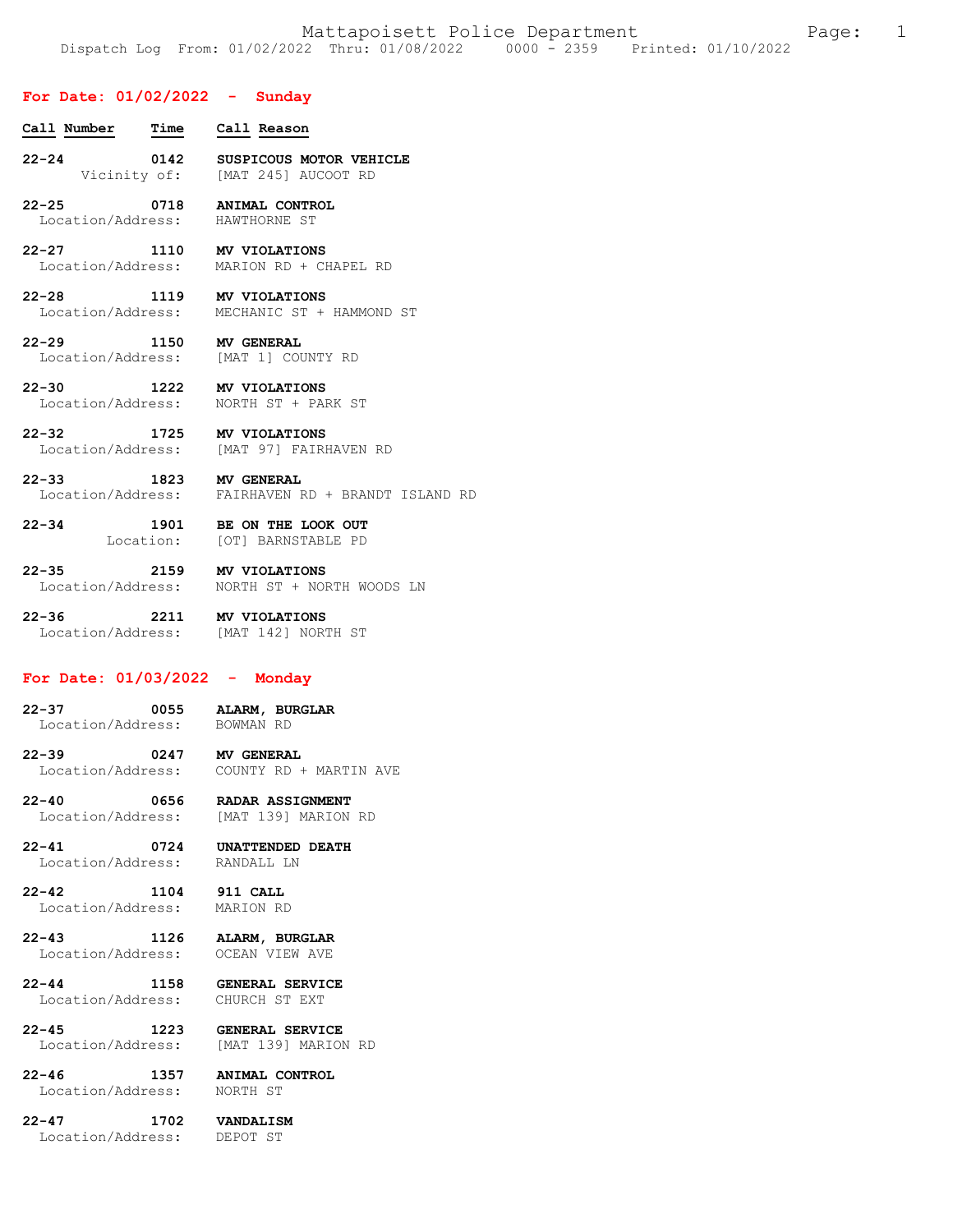#### **For Date: 01/04/2022 - Tuesday**

- **22-48 0350 BUILDING CHECK**  [MAT 79] FAIRHAVEN RD
- **22-49 0653 ANIMAL CONTROL**  Vicinity of: I195 WEST
- **22-50 0706 RADAR ASSIGNMENT**  Location/Address: [MAT 139] MARION RD
- **22-51 0733 MV LOCKOUT**  Location/Address: [MAT 167] MENDELL RD
- **22-53 0912 911-ABANDONED-HANGUP CALLS**  Vicinity of: [MAT 139] MARION RD
- **22-54 1159 FOLLOW UP INVESTIGATION**  Location/Address: [MAT 1] COUNTY RD
- **22-55 1301 MV CRASH**  Vicinity of: MAIN ST + COUNTY RD
- **22-56 1345 ALARM FIRE**  Location/Address: [MAT 185] MARION RD
- **22-57 1356 RADAR ASSIGNMENT**  Location/Address: [MAT 139] MARION RD
- **22-58 1413 GENERAL SERVICE**  Vicinity of: AUCOOT RD
- **22-59 1445 PROPERTY RETURNED**  Location/Address:
- **22-60 1518 MV CRASH**  Vicinity of: COUNTY RD + NORTH ST
- **22-62 1603 911-ABANDONED-HANGUP CALLS**  Location/Address: [MAT 249] MARION RD
- **22-63 1657 MV VIOLATIONS**  [MAT 74] FAIRHAVEN RD
- **22-64 1704 MV VIOLATIONS**  Location/Address:
- **22-65 1711 DOMESTIC DISTURBANCE**  Location/Address: BROOKSIDE DR
- **22-66 1813 ANIMAL CONTROL**  Location/Address:
	-
- **22-67 1958 AMBULANCE REQUEST**  Location/Address: UNCAS WAY
	-

# **For Date: 01/05/2022 - Wednesday**

| $22 - 69$         | 0123 |  | BE ON THE LOOK OUT |  |
|-------------------|------|--|--------------------|--|
| Location/Address: |      |  | [MAT 1] COUNTY RD  |  |

- **22-71 0400 SAFETY/ROAD HAZARD**  Location/Address: [MAT 1] COUNTY RD
- **22-72 0440 SAFETY/ROAD HAZARD**  Location/Address: [MAT 1] COUNTY RD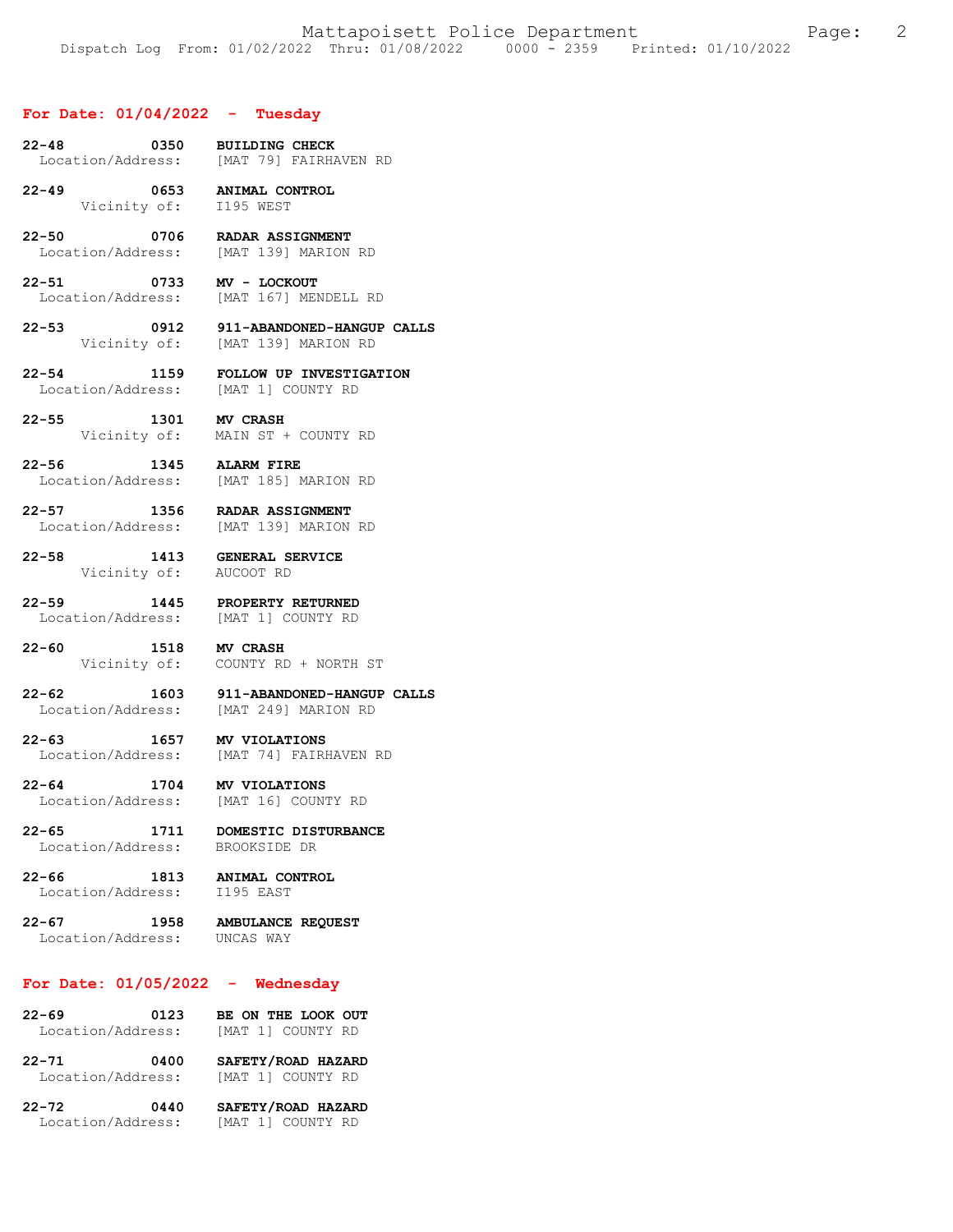- **22-73 0658 RADAR ASSIGNMENT**
- [MAT 139] MARION RD
- **22-74 0700 MV GENERAL**  Location: I195 OFF RAMP
- **22-75 0712 MV VIOLATIONS**  Vicinity of: [MAT 185] MARION RD
- **22-76 0750 GENERAL SERVICE**  Location/Address:
- **22-77 1408 MV VIOLATIONS**  Location/Address:
- **22-79 2110 MV VIOLATIONS**<br>Location/Address: MARION RD + AU MARION RD + AUCOOT RD

# **For Date: 01/06/2022 - Thursday**

- **22-80 0524 AMBULANCE REQUEST**  Location/Address:
- **22-81 0540 GENERAL SERVICE**  [MAT 1] COUNTY RD
- **22-82 0657 RADAR ASSIGNMENT**  [MAT 139] MARION RD
- **22-83 0708 AMBULANCE REQUEST**  Location/Address: BRANDT ISLAND RD
- **22-84 0755 MV VIOLATIONS**  Location/Address: NORTH ST
- **22-85 0848 GENERAL SERVICE**  Location/Address:
- **22-86 0852 HEALTH/WELFARE**  Location/Address:
	-
- **22-87 0952 SAFETY/ROAD HAZARD**  Location/Address:
- **22-88 1147 911-ABANDONED-HANGUP CALLS**  [MAT 247] BARSTOW ST
- **22-89 1159 MV VIOLATIONS**  Location/Address: NORTH ST + LEBARON WAY
- **22-90 1416 ALARM FIRE**  Location/Address: [MAT 177] COUNTY RD
- **22-91 1724 AMBUL.MUTUAL AID OUT OF TOWN**  Location/Address:
- 22-92 **1731 DISABLED MV**<br>Vicinity of: PROSPECT RD Vicinity of:
- **22-93 1734 AMBUL.MUTUAL AID OUT OF TOWN**  Location/Address: [NEB] QUERY ST
- **22-94 1755 MV VIOLATIONS**  [MAT 185] MARION RD
- **22-95 1828 MV VIOLATIONS**  [MAT 282] NORTH ST
- **22-96 1840 AMBUL.MUTUAL AID OUT OF TOWN**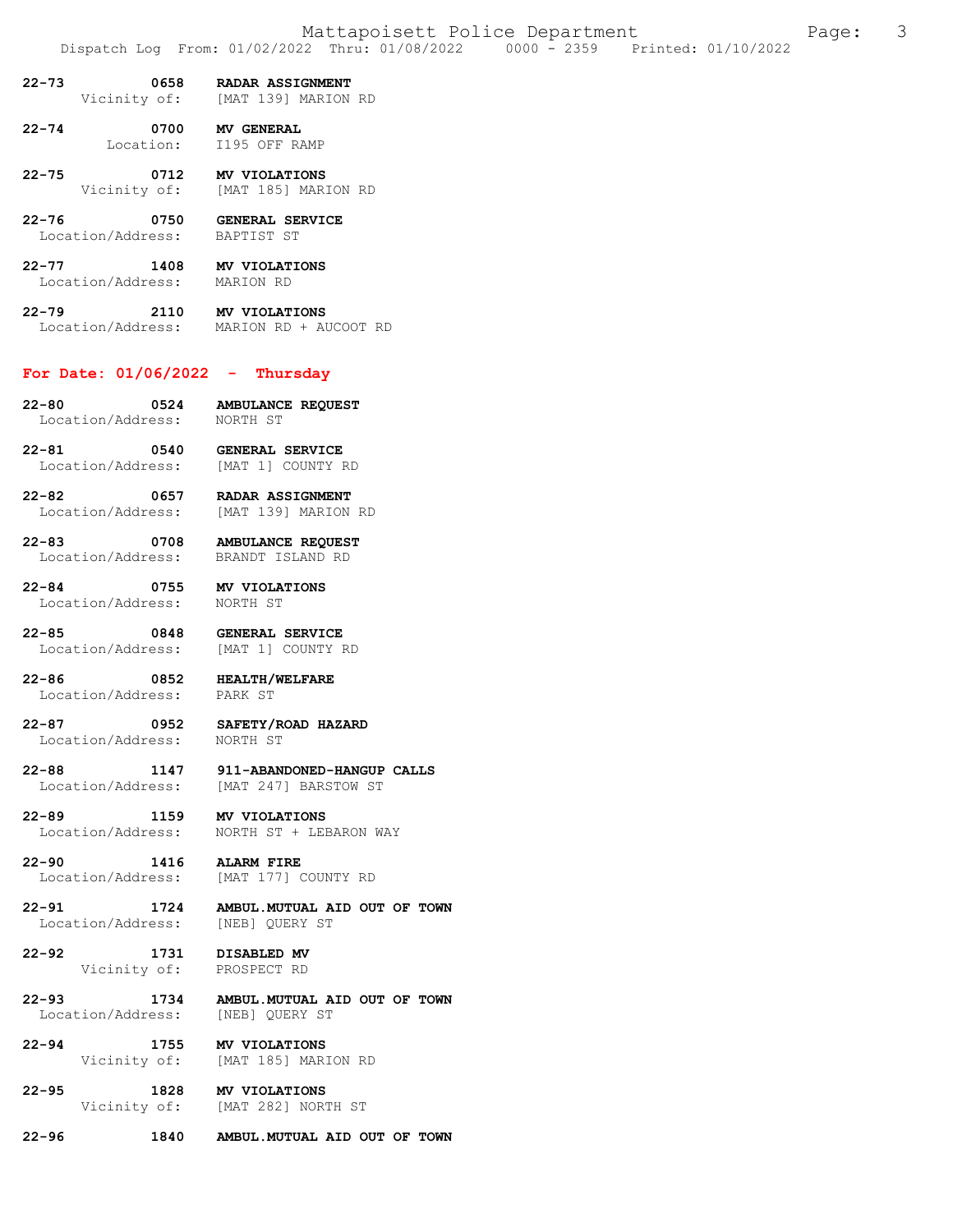Location/Address: [NEB] ACUSHNET AVE

### **22-97 2242 MEDICAL - ASSIST**  Location/Address:

## **For Date: 01/07/2022 - Friday**

- **22-98 0242 BE ON THE LOOK OUT**  NEW BEDFORD PD
- **22-99 0704 ALARM, BURGLAR**  Location/Address: [MAT 16] COUNTY RD
- **22-100 0926 GUNSHOTS REPORTED**  Location/Address: AUCOOT RD
- **22-101 1013 HEALTH/WELFARE**  Location/Address:
- **22-103 1249 MV CRASH**  Vicinity of: ACUSHNET RD
- **22-104 1316 911 CALL**  [NEB] NEW BEDFORD
- **22-105 1419 DPW,WATER,TREE, ALL TOWN DEPT.**  Location/Address: RIVER BEND LN
- **22-106 1436 AMBULANCE REQUEST**  Location/Address: [MAT 58] COUNTY RD
- **22-107 1603 ALARM, BURGLAR**  Location/Address:
- **22-108 1711 SUSPICOUS MOTOR VEHICLE**  Location/Address: [MAT 37] COUNTY RD
- **22-109 2025 MV VIOLATIONS**  Location/Address:
- **22-110 2216 SUSPICIOUS PERSONS**  Location/Address: NORTH ST

# 22-111 2232 SUSPICIOUS PERSONS<br>
Location/Address: NORTH WOODS LN Location/Address:

# **For Date: 01/08/2022 - Saturday**

- **22-112 0219 SUSPICIOUS PERSONS**  Location/Address: PROSPECT RD + HENSHAW RD
- **22-113 0232 GENERAL SERVICE**  Location/Address:
- **22-114 0417 AMBULANCE REQUEST**  Location/Address: NORTH ST
- **22-115 0457 SAFETY/ROAD HAZARD**  LONG PLAIN RD + ACUSHNET RD
- **22-116 0705 SUSPICIOUS PERSONS**  [MAT 31] FAIRHAVEN RD
- **22-117 1004 ANIMAL CONTROL**

Location/Address: OCEAN VIEW AVE

- **22-118 1141 LARCENY /FORGERY/ FRAUD**  Location/Address: [MAT 1] COUNTY RD
-